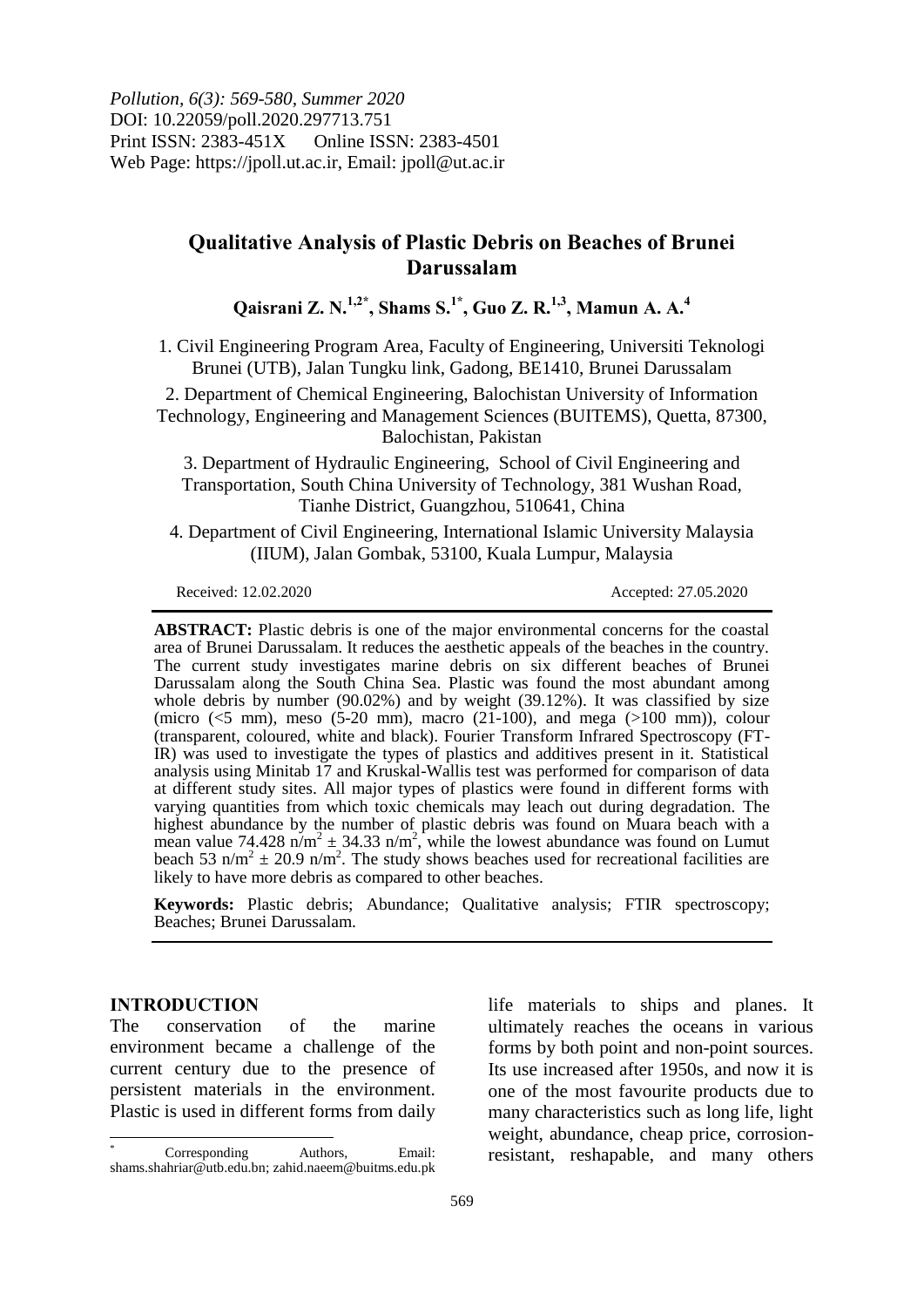(Barnes et al., 2009). Hardesty et al., (2015) stated that these above-mentioned characteristics of plastics make it harmful for marine environment. Initially, its positive aspects were focused, while adverse effects were not seriously concerned (Thompson et al., 2009). Harper & Fowler (1987) reported the impacts of plastic on the ecosystem for the first time. Recently physical, chemical, economic, social and environmental adverse impacts of plastics are widely documented by many researchers (Balestri et al. 2017; van Truong and BeiPing 2019). It has many adverse effects on beaches and coasts (Barboza et al., 2018). It is not only visible debris, but seafloor is also getting polluted by the regular addition of plastic debris into the sea (Barboza et al. 2018).

Many researchers are conducting research in exploring the sources, fate, and impacts of plastic debris on aquatic lives (Hardesty et al., 2015). Rapidly developing countries such as China and India discharge the largest quantities of plastic into the world's oceans along its coastal zones. Therefore, a considerable amount of such plastic debris comes from continental sources entering the marine environment mainly through rivers (Lebreton et al., 2017).

Different species were reported to be affected by plastic debris directly in many ways, including entanglement and ingestion (Bellas et al., 2016; Bessa et al., 2018). Toxic chemicals such as persistent organic pollutants (POPs) in plastic material are added for better performance (Johns et al., 2015). For example, phthalates used as plasticizers have endocrine disrupting effects (Mylchreest et al., 1999). Di-(2-ethylhexyl) phthalate (DEHP) is generally used as plasticizer in PVC and have endocrine, cardiotoxic, neural and hepatotoxic impacts (Rowdhwal & Chen, 2018). Similarly, di-butyl phthalate (DBP) is being used in cosmetics as fixative, which is toxic (Johns et al.,

2015). Apart from non-biodegradable debris, there are few pieces of evidences of the threat of biodegradable debris for the environment (Balestri et al., 2017). It is obvious that plastic debris is ultimately has disrupting impacts for humans when they enter to the human body (Bang et al., 2012). However, more comprehensive studies are required to get a clear picture of the problem.

It has many economic impacts on coastal cities and countries, including a decrease in fishing, high clean-up costs, and many more (Newman et al., 2015). Recreational activities are greatly affected by marine plastic debris, as cleanliness and scenic beauty attract beach users (Gianluca, 2016). It is estimated that plastic takes hundreds of thousands of years to decompose depending upon its type, ingredients and weather conditions; however the exact degradation time of plastic material is still unknown. Microplastics are greatly documented as serious threats for food security (Abbasi et al., 2018; Karami et al., 2017). Both floating and sea-floor persistent debris are equally harmful, causing suffocation, ingestion, and navigation problems (Bellas et al., 2016). Many types of microplastics found in sea animals show a clear threat to human health (Renzi et al., 2018). These possess a serious threat to human food security, food safety and health (Abassi et al., 2018; Karami et al., 2017; Renzi et al., 2018; Barboza et al., 2018). It requires timely management otherwise, 99.8% of the species would be digesting plastic by 2050 (Perkins, 2015).

A qualitative and quantitative study of plastic and other persistent material is of utmost concern for marine pollution (Qaisrani et al., 2018, 2019; van Truong & BeiPing, 2019). The study of sources, transport and accumulation of debris in many coastal areas around the globe are still very limited, while no such study prior to this study has been done along the 161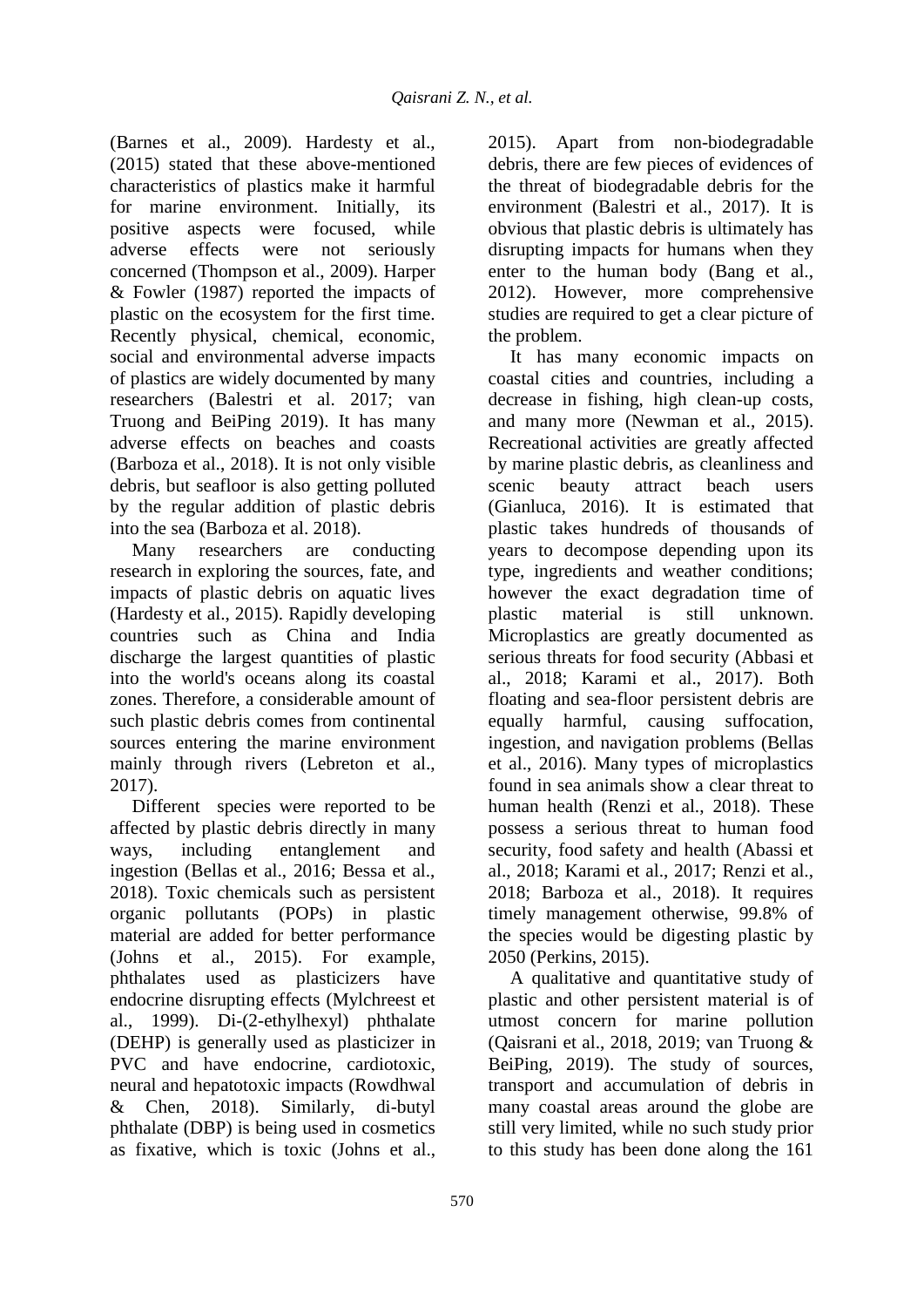km long coastal area of Brunei Darussalam. In the current research, a pioneer attempt was made to investigate the potential sources and impacts of debris accumulation on the beaches of Brunei Darussalam. This research focuses on selection of six beaches at different locations and classified into three groups having recreational, riverine estuaries, and sea-based effects (Poeta et al., 2016). The beaches along the coast of South China Sea were selected to quantify the amount of plastic debris and carry out qualitative analysis. The current study was conducted in May 2016 and March 2017 for one week (dry season) on each beach to identify plastic debris through qualitative analysis which considers shape, size and chemical characteristics. The study was conducted during dry season as the preliminary study noticed more debris are accumulated on the beaches during the dry season due to the increased number of visitors.

coast was not available prior to this study; hence the selection of hotspots for the current study was very important. Brunei Darussalam being a tropical country, very rich in biodiversity, and well known for its pristine rain forests, has its unique importance in the region particularly in relation to eco-tourism. It has some historical places such as water villages (Kampong Ayer) located on Brunei River and Istana Nurul Iman Palace (The Palace of the light of Faith) which attract not only local visitors, but also foreigners (Tiquio et al., 2017). Water villages have a history of more than one thousand years. The white sandy beaches with lush green vegetation cover along its shore are other attractions for tourists visiting the country. There are more than ten beaches of different sizes along the coastal stretch. Six stretches of beaches were selected for current study (Fig. 1), with details mentioned in Table 1, keeping in view the sources of debris i.e., land-based or sea-based (OSPAR, 2010).

## **MATERIALS AND METHODS**

Data for debris characteristics along Brunei

| Group                | <b>Beaches</b>   | <b>Coordinates</b>                                                                                                                                          | Area<br>selected<br>$(m^2)$ | <b>Sampling</b><br>dates |
|----------------------|------------------|-------------------------------------------------------------------------------------------------------------------------------------------------------------|-----------------------------|--------------------------|
| A                    | Maura            | $05^{\circ}02.284N$ , 115° 04.645E, 05° 02.298N, 115°<br>04.648E, 05°02.278N, 115° 04.586E, 05°02.294N,<br>115° 04.589E                                     | $110\times30$               | May 6-12,<br>2016        |
| (Recreational)       | Tungku           | 04°58.376N, 114° 52.374E, 04°58.362N, 114°<br>52.383E, 04°58.341N, 114° 52.324E, 04°58.358N,<br>114° 52.324E                                                | $110\times30$               | May 6-12,<br>2016        |
| <b>B</b> (Near River | Lumut            | 04°40.211N, 114° 27.364E, 04°40.187N, 114°<br>27.312E, 04°40.227N, 114° 27.354E, 04°40.199N,<br>114° 27.304E                                                | $110\times25$               | May 20-26,<br>2016       |
| mouth)               | Seri<br>Kenangan | 04°08.171N, 114° 37.922E, 04°08.185N, 114°<br>37.912E, 04°08.145N, 114° 37.045E, 04°08.145N,<br>114° 37.869E                                                | $110\times27$               | May 20-26,<br>2016       |
| C (Little            | Meragang         | $05^{\circ}02.439N$ , $115^{\circ}02.603E$ , $05^{\circ}02.451N$ , $115^{\circ}$<br>02.601E, 05°02.470N, 115° 02.657E, 05°02.456N,<br>$115^{\circ}$ 02.661E | $110\times25$               | March $1-7$ ,<br>2017    |
| known<br>activity)   | Tanjung<br>Batu  | 05°02.325N, 115° 03.747E, 05°02.325N,<br>115°03.747E,<br>05°02.301N, 115°03.805E, 05°02.290N,<br>115°03.795E                                                | $110\times25$               | March $1-7$ ,<br>2017    |

| Table 1. Details of study sites along Brunei coast |  |  |  |  |
|----------------------------------------------------|--|--|--|--|
|----------------------------------------------------|--|--|--|--|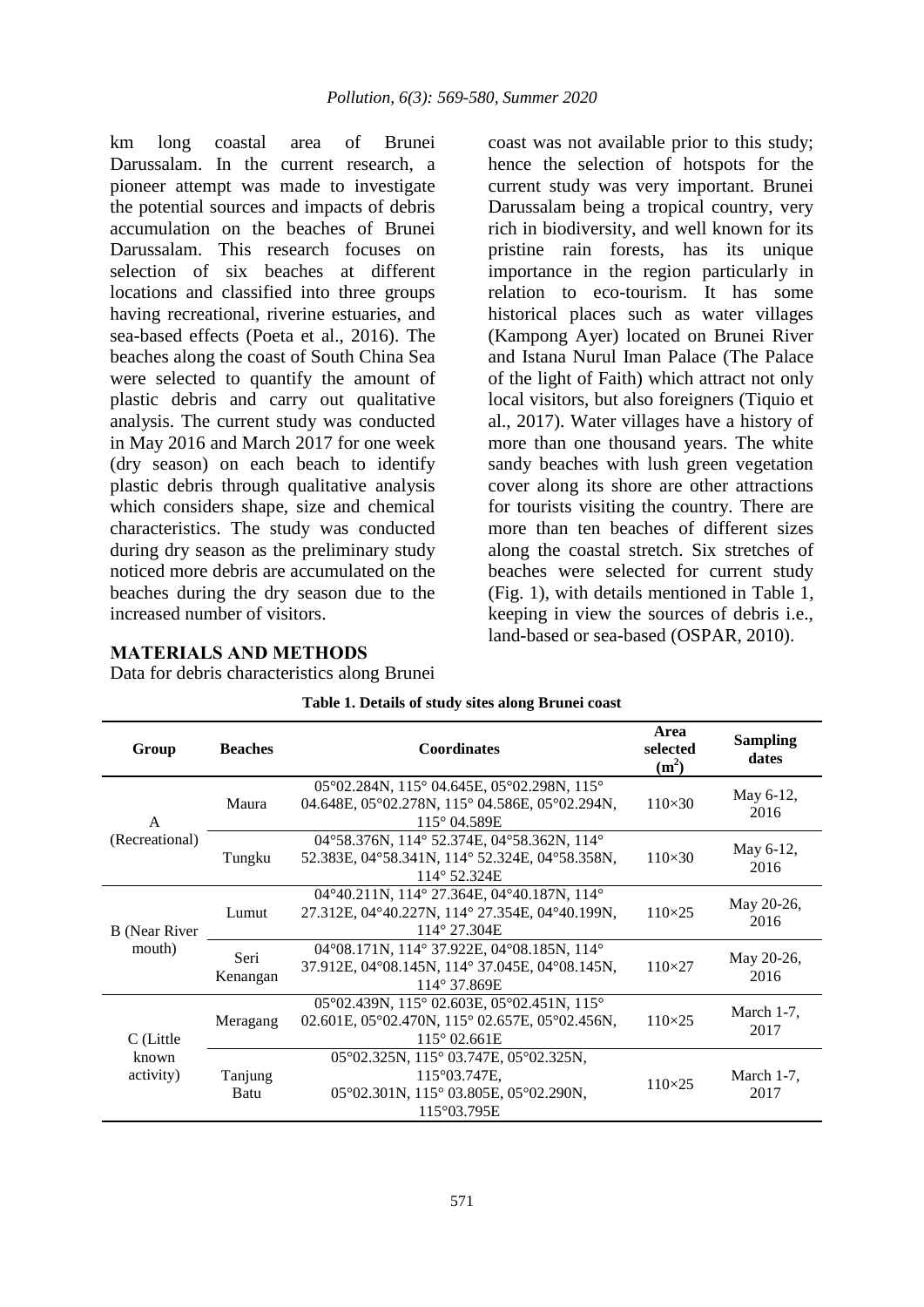These six sites were categorized into three groups called A (Muara and Tungku), B (Lumut and Seri Kenangan) and C (Meragang and Tanjung Batu). The samples were collected on a daily basis for seven days on each site in consistent with other research studies (Zhao et al., 2015). The difference in width is due to the location of sites depending upon the distance from natural vegetation at the bank. The beaches in group 'A' have recreational activities throughout the year, although generally extensive visitors are seen on beaches during weekends. The beaches in group 'B' are affected by rivers, as these are located on rivers estuaries. Hence a relation of storm water with debris input to the sea can be made from these sites. The beaches in group 'C' have sea-based debris as direct human contact to these sites was very rare. There are no restrictions on the accessibility

of the beaches for recreational or other activities, as a result, some beaches like Muara and Tungku are quite popular for frequent visitors.

The surveys were conducted on sites in group A on May 6-12, 2016, group B on May 20-26, 2016 and group C on March 1-7, 2017 shown in Table 1. The area on sites was measured and cleaned one day before samples collection. Each visible artificial debris was collected within selected transects; however, the materials buried under the sandy beach or beyond the defined area were not considered. The sampling on beaches under groups A and B was done after equal intervals of time (i.e. 24 hours) while under group C was done one hour after high tides. These samples were collected in labelled plastic bags and shifted to the laboratory for further classification. The process flow chart is shown in Figure 2.



**Fig. 1. Study sites (beaches) along the coast of Brunei Darussalam (A1: Muara, A2: Tungku, B1: Lumut, B2: Seri Kenangan, C1: Meargang and C2: Tanjung Batu)**



**Fig. 2. Flow chart of the process**

The collected debris was washed well to remove the salt, sand, and the adhesive materials on surface. It was completely dried in sunlight, counted and its weight was checked by digital weight balance at the water resources engineering laboratory, Universiti Teknologi Brunei. In initial classification, overall debris was taken into consideration and classified into seven classes called plastic, metal, glass, rubber,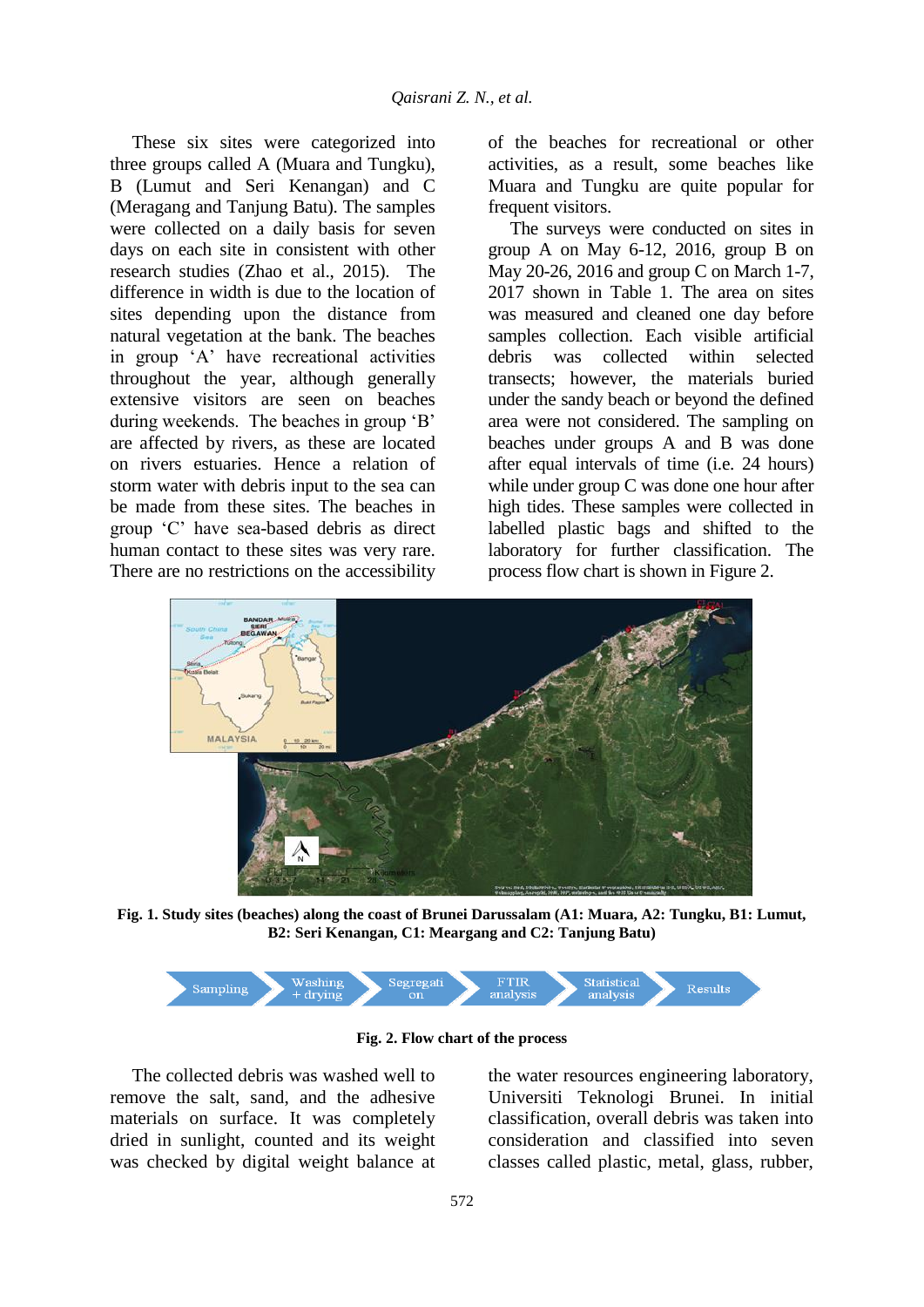lumber and miscellaneous (Kumar et al. 2016). However, focus was on plastics due to its abundance.

The size of plastic material was further classified into four groups micro (<5 mm), meso (5-20 mm), macro (21-100) and mega (>100 mm) by using callipers. Plastic was further categorized on the basis of colour e.g. transparent, translucent and black (Zhao et al., 2015). The density on each site was noted and concentration was calculated using following equation;

 $C = n/A$ 

Here 'C' represents concentration, 'n' number of debris and 'A' denotes the area of the measured site.

The chemical characterization of plastic material found in different form was of keen concern. Chemical analysis of plastic debris was done at INHART lab at International Islamic University of Malaysia (IIUM) by using FTIR spectroscopy technique (iS50 FT-IR) for 14 selected samples. Spectra were compared with available database at central laboratory and chemical structures to find the chemical composition (additives) of different products. Also, the health risks of these additives were analysed based on their leaching out behaviour because of degradation shown in Table 4.

Statistical analysis was done to check the abundance of debris on beaches with different sources. Non-parametric Kruskil-Wallis test was used to compare the data. Mean values and standard deviations were calculated to check the variations.

#### **RESULTS And Discussions**

Overall, plastic debris found on all six beaches was 2958 items with a weight of 73.03 kg shown in Table 2 . By number, there is no significant difference of plastics on all sites; however, by weight Muara beach is the most affected site because plastics with larger sizes were found on this beach due to throwing behaviour of litter illegally near or on the beach. Percent abundance by number and weight for all beaches are shown in Figure 1 and Figure 2 respectively.

Plastics in different forms were found on all sites classified by size and colour shown in Table 3.

By size macro plastics are the most abundant 55.65% by number and 73.54% by weight followed by mega 24.95% (19.35%), meso 13.96% (4.55%) and micro 5.44% (2.56%) which can be seen in Table 3. By colour the most abundant portion found was transparent 35.83% by number with weight 44.94% followed by white 31.27% (24.95%), coloured 30.63% (21.19%) and black 2.27% (8.97%) shown in Table 3.

Fourteen (14) representative samples were used for investigation of chemical composition. The FTIR spectra for these samples can be seen in Figure 3. The results show that all major types of plastics in different forms were present on all beaches. Poly vinyl chloride was found more harmful due to its loosely bound phthalates leaching out behavior as a result of photo-degradation causing endocrine disrupture in marine organisms (Ma et al., 2020).

| S.No. | Group | <b>Beaches</b> | <b>Plastic debris</b> |               |             |                |  |
|-------|-------|----------------|-----------------------|---------------|-------------|----------------|--|
|       |       |                | No. of items (count)  | Count $(\% )$ | Weight (kg) | Weight $(\% )$ |  |
|       |       | М              | 521                   | 18            | 36.66       | 50             |  |
|       | A     |                | 479                   | 16            | 14.38       | 20             |  |
|       | B     |                | 371                   | 13            | 5.16        |                |  |
|       |       | SK             | 504                   |               | 10.04       | 14             |  |
|       |       | Mg             | 568                   | 19            | 3.93        |                |  |
| n     |       | TB             | 515                   |               | 2.85        |                |  |
|       | Total |                | 2958                  | 100           | 73.03       | 100            |  |

**Table 2. Details of plastic debris collected during the study from each beach**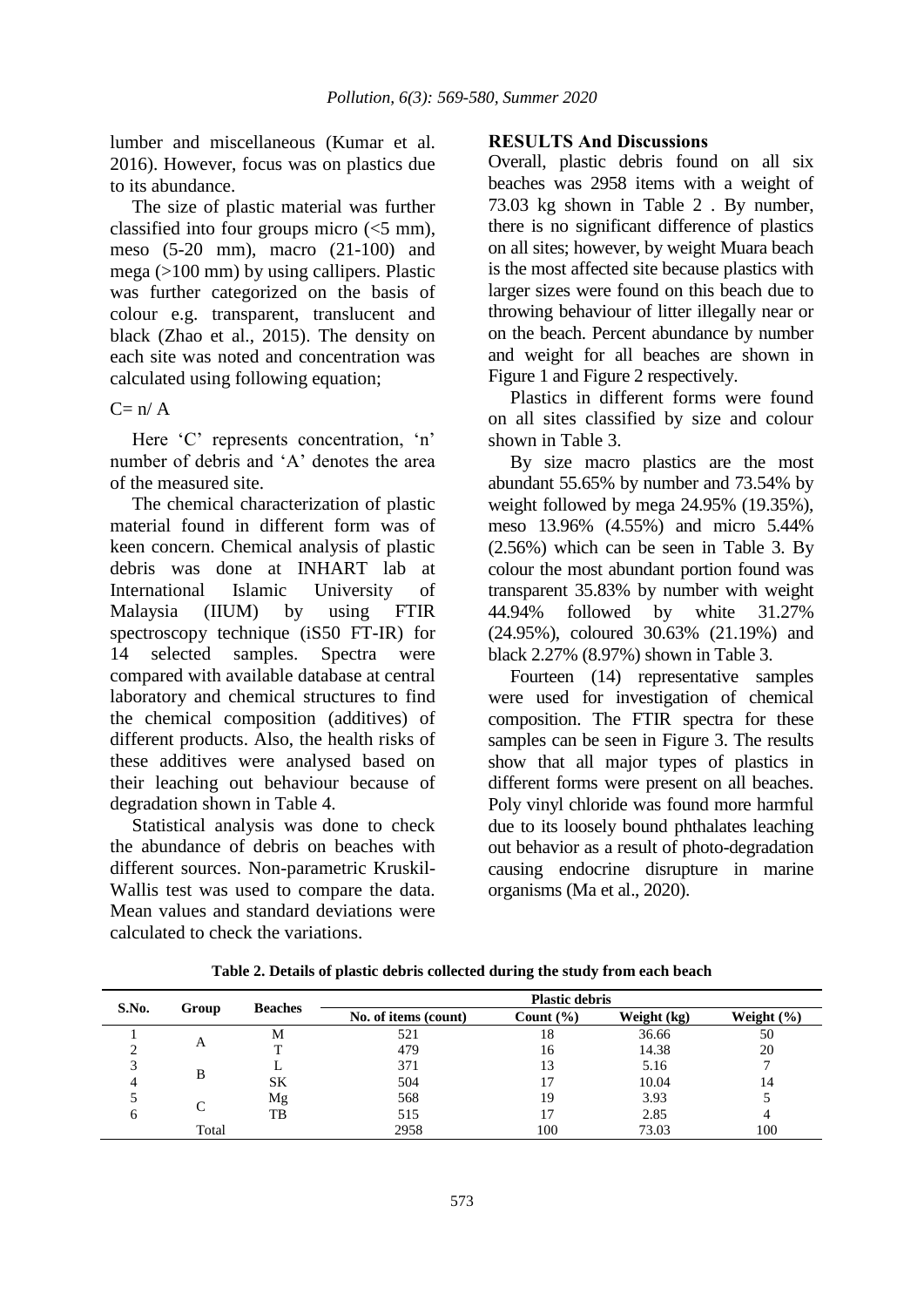| <b>Beach</b> |        |              |             | $\overline{Size}$ (mm) |       | <b>Colour</b>      |                 |       |              |
|--------------|--------|--------------|-------------|------------------------|-------|--------------------|-----------------|-------|--------------|
|              |        | <b>Micro</b> | <b>Meso</b> | Macro                  | Mega  | <b>Transparent</b> | <b>Coloured</b> | White | <b>Black</b> |
| Muara        | Count  | 11           | 24          | 336                    | 150   | 206                | 170             | 129   | 16           |
|              | Weight | 0.21         | 0.35        | 16.50                  | 5     | 11.05              | 4.70            | 6.20  | 1.19         |
|              | Count  | 42           | 65          | 241                    | 131   | 183                | 188             | 95    | 13           |
| Tungku       | Weight | 0.70         | 1.01        | 8                      | 2.25  | 7.10               | 4.70            | 2.15  | 2.05         |
|              | Count  | 38           | 21          | 260                    | 52    | 154                | 118             | 93    | 6            |
| Lumut        | Weight | 0.45         | 0.45        | 10.20                  | 0.53  | 3.93               | 1.95            | 2.31  | 0.87         |
| Seri         | Count  | 46           | 52          | 320                    | 86    | 202                | 156             | 124   | 22           |
| Kenangan     | Weight | 0.50         | 0.99        | 15.90                  | 0.60  | 8                  | 2.60            | 5.90  | 2.20         |
|              | Count  | 5            | 106         | 281                    | 176   | 182                | 131             | 249   | 6            |
| Meragang     | Weight | 0.001        | 0.23        | 0.573                  | 3.56  | 1.57               | 0.91            | 1.005 | 0.09         |
| Tanjung      | Count  | 19           | 145         | 208                    | 143   | 133                | 143             | 235   | 4            |
| Batu         | Weight | 0.004        | 0.27        | 2.2                    | 2.1   | 0.97               | 0.52            | 0.55  | 0.07         |
|              | Count  | 161          | 413         | 1646                   | 738   | 1060               | 906             | 925   | 67           |
| Total        | Weight | 1.86         | 3.30        | 53.38                  | 14.04 | 32.62              | 15.38           | 18.11 | 6.47         |

**Table 3. Plastic debris classification by size and colour**



**Fig. 3 FTIR spectra of the plastics collected in this study (a: Shampoo bottle (plastic), b: Water bottle c: Polyethylene bag, d: Engine oil container, e: Bottle lid, f: Rope, g: Fishing net, h: PET strap, i: Styrofoam (Cooler box) , j: Styrofoam (Food container), k: PVC pipe , l: Drinks cans, m: Shoe (sleeper), n: Plastic chair piece)**

Absorbance shows the intensity (absorbed radiations) and wavenumber gives information about the additives present in these samples. The shape and size of plastic debris found was heterogeneous. Food containers (transparent and Styrofoam) were found abundantly followed by polyethylene bags. Strong chemical bonding makes the degradation of plastics difficult; however, degradation occurs under chemical weathering and mechanical currents in marine environment depending upon the type and composition of material. Monomers may behave as inert under normal conditions, but polymers do not in terms of health and environmental impacts. Ultraviolet (UV) light starts photo-oxidative degradation in polypropylene (PP), polyethylene (PE), high density polyethylene (HDPE), low density

polyethylene (LDPE) etc. Once degradation starts, it will convert into autocatalytic degradation as long as oxygen is available.

FTIR spectra results for sample "shampoo bottle" show the presence of 1 phenyldodecane with chemical structure as below.



The comparison of FTIR spectrum for sample "water bottle" with laboratory database search matches 100% with "polyester" showing no contaminants. Sample "polythene bag" majorly contains "polyethylene" which undergoes photo degradation on beaches. It causes suffocation to aquatic organisms if these living organisms indulge with larger pieces.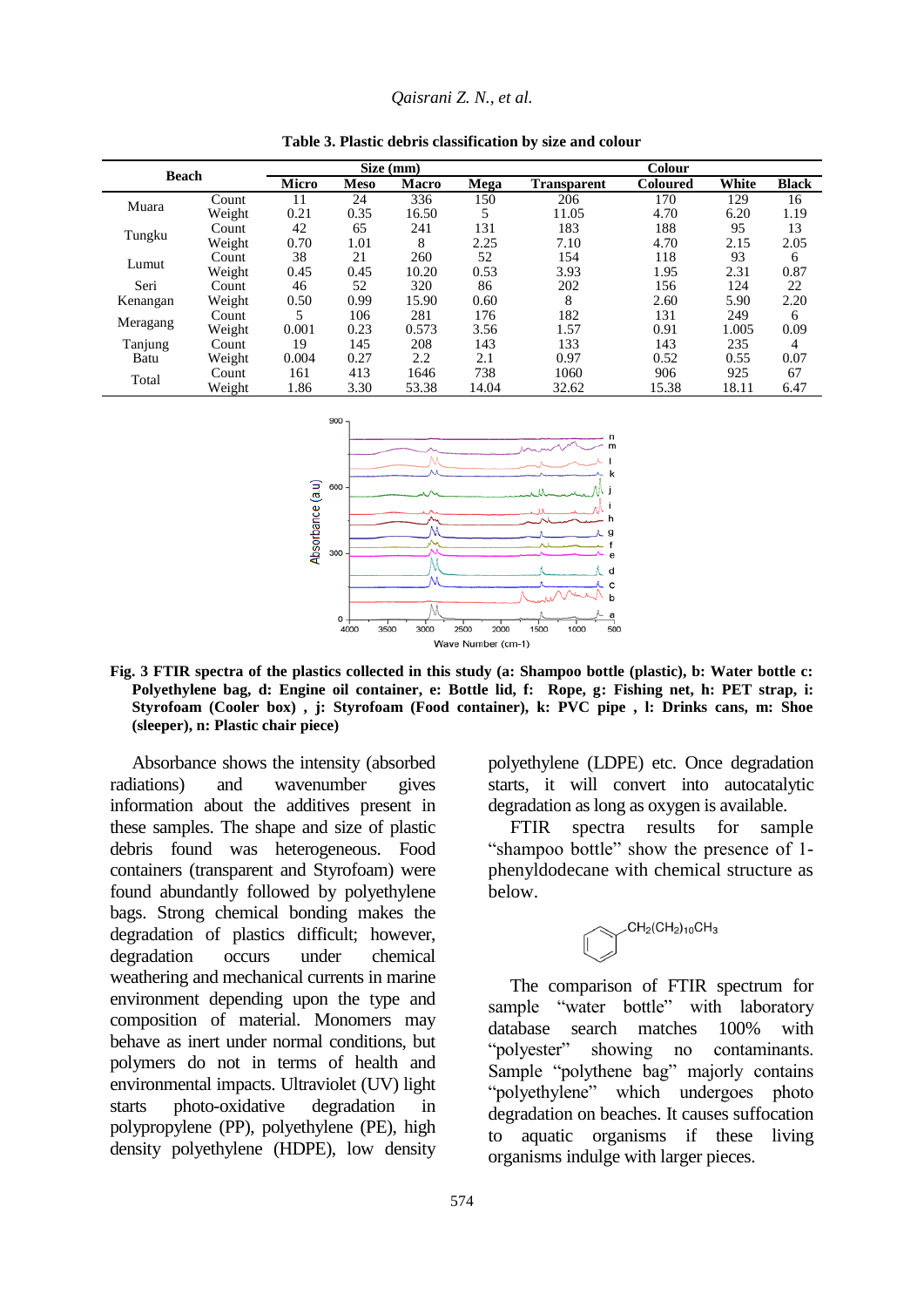FTIR spectrum with library search indicates that sample "engine oil container" has Tritriacontane which is higher n-alkane with chemical formula  $C_{33}H_{68}$ . Its accumulation causes skin and eyes irritation in humans and animals. Sample "bottle lid" is majorly polypropylene with some indications of "Polypropylene, Atactic" and "polypropylene, isotactic". It is generally categorized as low to medium toxic chemicals; however, it oxidizes by ultraviolet radiations at higher temperatures. Under severe conditions, it increases the CO level, which causes lethal effects (Purohit and Orzel 1988). Sample "rope" is majorly Polypropylene + poly (ethylene:propylene). Polyethylene contain "isomeric acyclic alkenes" which are loosely bound and leach out during photo-degradation (Sojáka et al., 2006). Sample "fishing net" mainly has low density polyethylene (LDPE), which has entanglement effects for sea users and sea animals including turtles, sea birds and many more while chemically polyethylene is categorised as non-toxic (Bang et al., 2012).

Spectra for sample "PET strap" match with Polypropylene and Polyethylene. During manufacturing of Polyethylene terephthalate (PET), a metalloid element "Antimony" is used in the form of antimony trioxide  $(Sb<sub>2</sub>O<sub>3</sub>)$ which causes health problems after degradation. Although it has low health concerns, but needs care in water bottles and food packaging materials, especially dealing at higher temperatures (Li at al., 2018). Apart from recycling, landfill and incineration; recently research shows bacterial degradation of PET (Yoshida et al., 2016). Biodegradation is one of the attractive choices for polymer decomposition, but still not famous on commercial scale (Webb et al., 2013).

FTIR spectra for samples "Styrofoam (cooler box)" and "Styrofoam (food container)" give indications of presence of polystyrene which is non-biodegradable and its acidification potential impacts on environment are reported in literature (Zabaniotou and Kassidi 2003). Spectrum for

sample "PVC pipe" matches in library search with Polyvinyl chloride (PVC). PVC is available in different products used for garden hoses, electrical pipes, automobile seat covers and many more (Ma et al. 2020). Flexible PVC products are of main concern due to phthalates concentration, which is added to increase its flexibility during manufacturing. Di-ethylhexyl phthalate (DEHP), di-isononylphhalate (DINP), butylbenzyl phthalate (BBP) and di-isodecyl phthalate (DIDP) are extensively used as additives which are persistent and can degrade chemically and biologically in the presence of oxygen and finally enter the food chain. These are soluble in fat and expose to human body through food chain very easily, having endocrine disrupting and hormones effects (Rowdhwal, S., & Chen, J. 2018).

IR Spectrum for sample "drinks can" matched with Polyethylene terephthalate. It is safe under normal temperature and used as drink bottle (i.e. fruit juice), but antimony leaches out when goes under higher temperature conditions. Antimony and antimonide both are dangerous and cause many health problems including eyes, lungs, stomach, urine, liver skin problems depending upon concentration and contact time (Li et al. 2018). Whereas sample "shoe piece (sleeper)" has some indications of "Chrysocolla" from database search, which is copper-based mineral and will become part of soil on beaches after degradation. The effects of copper on aquatic organisms are lethal if inhaled in higher concentration. Copper inhalation affects gills ability in fishes to move salts regularly inside the body (Padrilah et al. 2018). IR spectrum results for sample "plastic chair piece" matched with polypropylene, which degrades under higher temperature conditions by increasing carbon monoxide and decreasing oxygen.

Statistical analysis shows that there was no significant difference in debris density on each beach, which indicates equal risk on all beaches. Kruskal-Wallis test was used to check the variation in existence of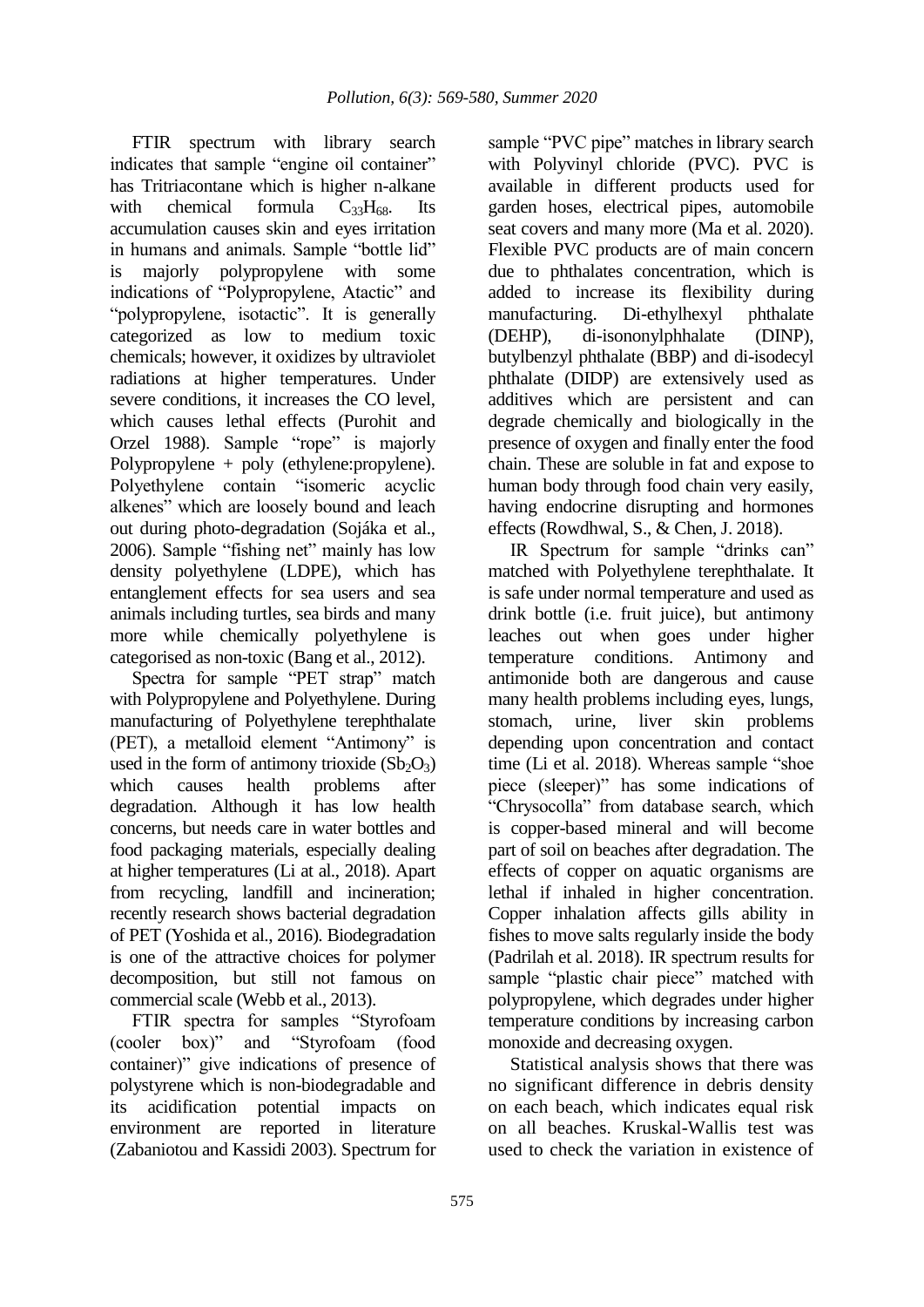debris on each studied beach. In Table 5 "N" value is 14 which shows the summation for number of sampling days in each group. Each group contains two

beaches and every beach was studied for 7 consecutive days. Here  $P > 0.05$  which shows no significant difference in abundance on beaches under each group.

**Table 4. Details of representative samples and their health hazards adopted from Li et al. 2016**

| <b>Sample</b><br>code | <b>Product</b>                   | <b>Chemical</b><br><b>Name</b>                       | <b>Chemical Structure/Formula</b>        | <b>Effects</b>                                                                                                                                                                                                                      |
|-----------------------|----------------------------------|------------------------------------------------------|------------------------------------------|-------------------------------------------------------------------------------------------------------------------------------------------------------------------------------------------------------------------------------------|
| A                     | Shampoo<br>bottle                | High density<br>polyethylene                         | $CH2(CH2)10CH3$                          | It disturbs human cells as a result of released estrogenic<br>chemicals. Also, affects reproductive system, endocrine,<br>lungs and have carcinogenic impacts                                                                       |
| B                     | Water<br>bottle                  | Poly(ethylene<br>terephthlate)<br>(PET)              |                                          | It is a potential human carcinogen. Causes nausea,<br>vomiting, and diarrhoea, eyes and respiratory problems                                                                                                                        |
| $\mathbf C$           | Plastic bag                      | Polyethylene                                         | $-CH_2$ — $CH_2$ — $\Big)$ <sub>n</sub>  | Suffocation, ingestion                                                                                                                                                                                                              |
| D                     | Engine oil<br>container          | Tritriacontane                                       |                                          | Not so hazardous                                                                                                                                                                                                                    |
| $\bf E$               |                                  | Polypropylene                                        | CH.<br>CH.<br>CH.<br>CH.<br>∙CH,—        | Affects developmental and reproductive system,                                                                                                                                                                                      |
|                       | Bottle lid                       | Polypropylene,<br>isotactic                          |                                          | interference with thyroid hormone                                                                                                                                                                                                   |
| $\mathbf F$           | Rope                             | Ethylene<br>propylene<br>rubber                      | <b>EPM</b>                               | Entanglement                                                                                                                                                                                                                        |
| G                     | Fishing net                      | Low density<br>polyethylene                          |                                          | Entanglement                                                                                                                                                                                                                        |
| H                     | PETstrap                         | Polyethylene<br>terephthalate                        |                                          | Antimony releases at higher temperature and causes eye,<br>lungs and skin problems                                                                                                                                                  |
| $\bf I$               | Styrofoam<br>(Cooler<br>box)     | Polystyrene                                          | —СН2—СН—СН2—СН−                          | Affects eyes, nose and throat. Estrogen receptors binding,                                                                                                                                                                          |
| J                     | Styrofoam<br>(Food<br>container) |                                                      |                                          | Carcinogen and can form DNA adducts                                                                                                                                                                                                 |
| K                     | PVC pipe                         | Poly vinyl<br>chloride                               | $-CH_2$ —CH-<br>'n<br>$\frac{1}{C1}$     | Genetic problems lead to cancer, vision failure, mimics<br>estrogen, interferes with testosterone, sperm motility,<br>deafness, vision failure                                                                                      |
| L                     | Drinks<br>cans                   | High-density<br>polyethylene                         | $-CH_2 - CH_2 - CH_2 - CH_2 -$           | It disturbs human cells as a result of released estrogenic<br>chemicals. Also, affects reproductive system, endocrine,<br>lungs and have carcinogenic impacts Also, reproductive<br>damages and adverse impacts on thyroid hormones |
| М                     | Shoe<br>(sleeper)                | Contains<br>copper-based<br>mineral<br>"Chrysocolla" | $(Cu, Al)_2H_2Si_2O_5(OH)_4 \cdot nH_2O$ | Ingestion, Lethal effects if inhaled in higher<br>concentration, skin allergies                                                                                                                                                     |
| N                     | Plastic<br>chair piece           | High-density<br>polyethylene                         | -¢—сн,—<br>$-CH$                         | Effects reproductive system after photo degradation at<br>higher temperatures                                                                                                                                                       |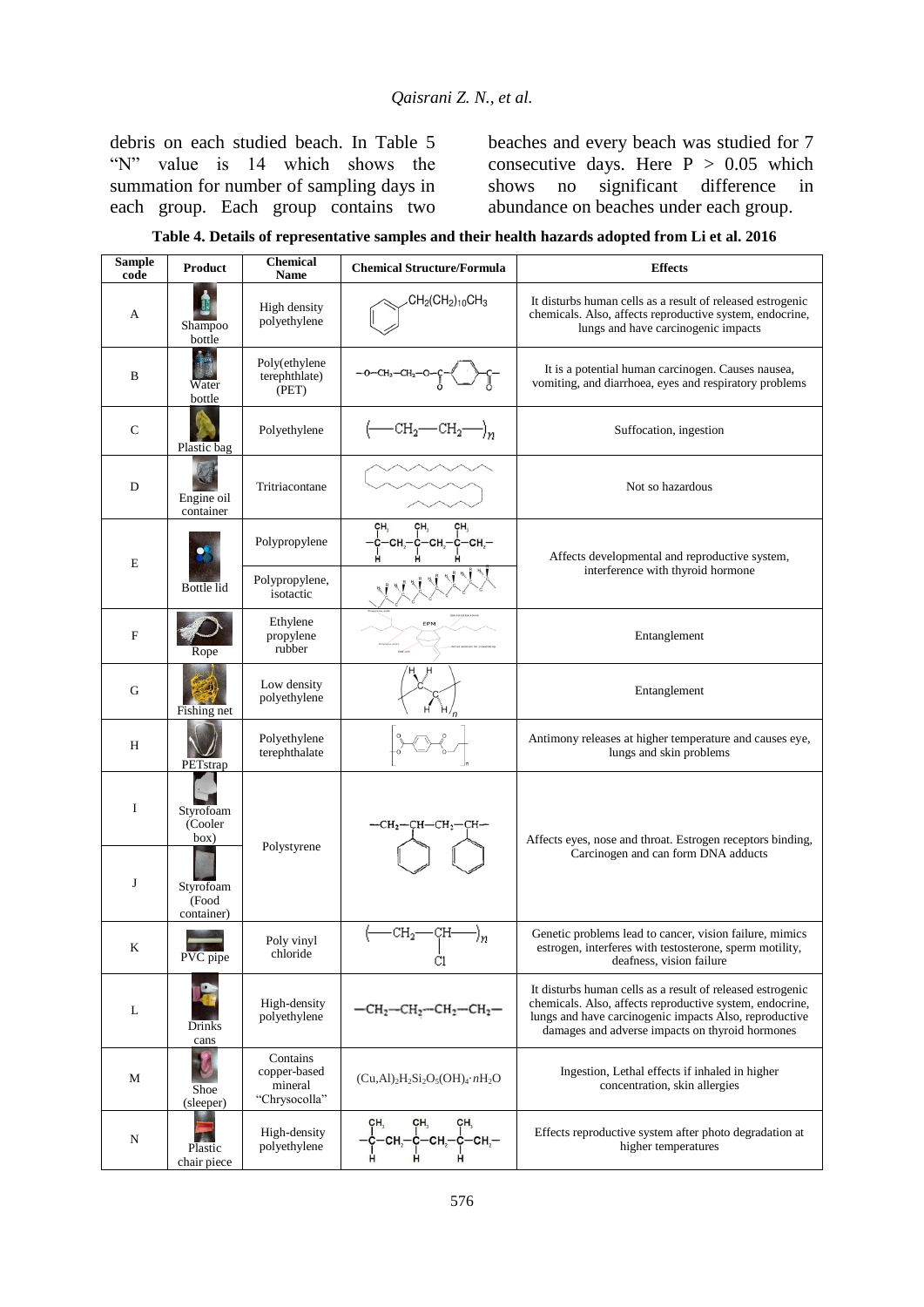| a) Kruskal-Wallis Test on Plastic |                             |                     |  |  |  |  |
|-----------------------------------|-----------------------------|---------------------|--|--|--|--|
|                                   |                             | N Median Ave Rank Z |  |  |  |  |
| A                                 |                             | 14 68.00 22.4 0.32  |  |  |  |  |
| B                                 |                             | 14 57.00 18.5 -1.12 |  |  |  |  |
| C                                 |                             | 14 64.50 23.6 0.80  |  |  |  |  |
|                                   | Overall 42                  | 21.5                |  |  |  |  |
|                                   |                             |                     |  |  |  |  |
|                                   | $H = 1.33$ DF = 2 P = 0.514 |                     |  |  |  |  |
|                                   |                             |                     |  |  |  |  |
|                                   |                             |                     |  |  |  |  |

**Table 5. Kruskal-Wallis test for plastic debris on beaches under group A, B and C**



**Fig. 4. Mean value and standard deviation of plastic debris by number on each beach**



**Fig. 5. Mean value and standard deviation of plastic debris by weight on each beach**

The highest abundance by number of plastic debris was found on Muara beach with mean value  $74.428 \text{ n/m}^2 \pm 34.33 \text{ n/m}^2$ . while the lowest abundance was found on Lumut beach 53 n/m<sup>2</sup>  $\pm$  20.9 n/m<sup>2</sup> which can be observed in Figure 4. On the other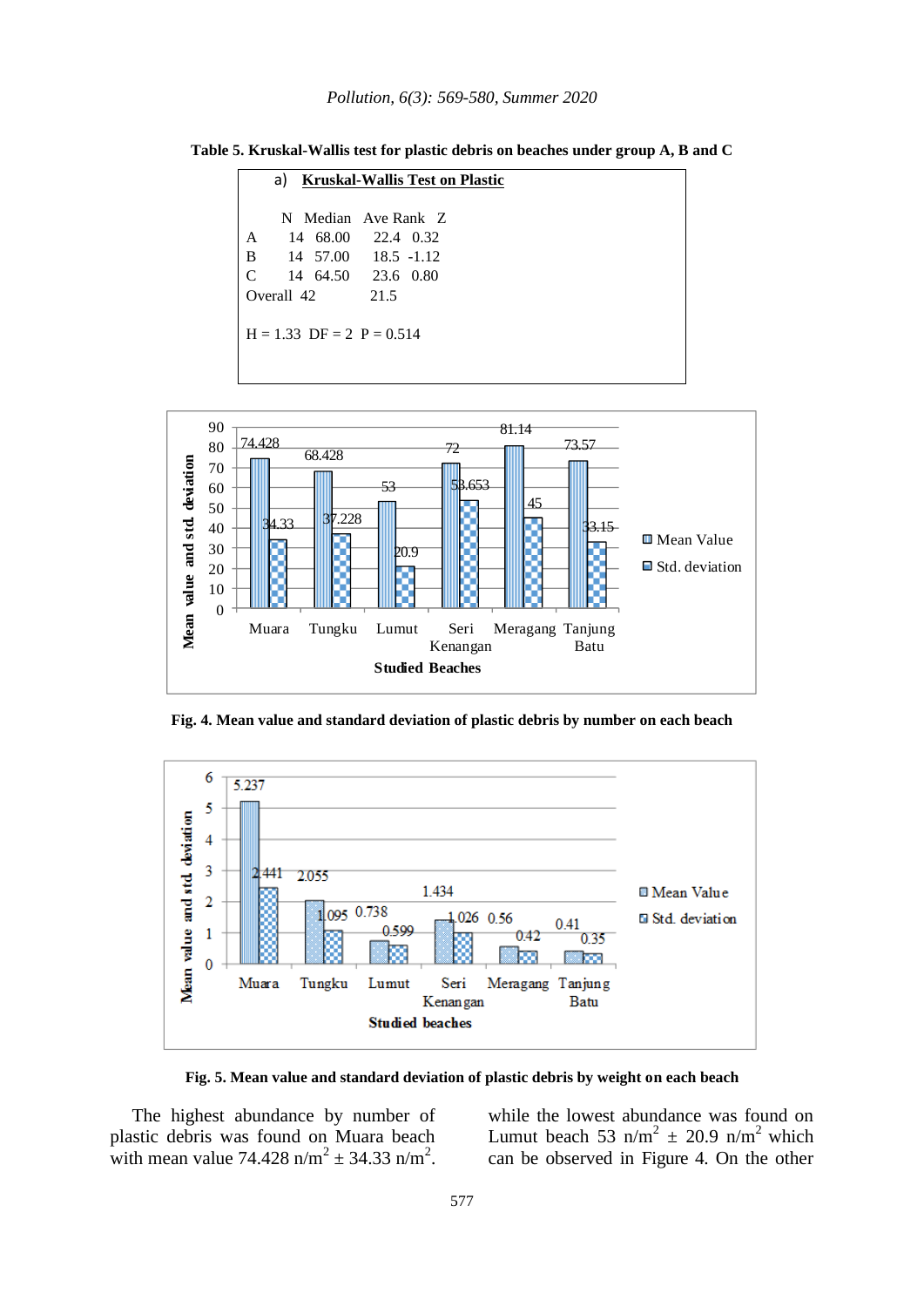hand, highest abundance by weight was found on Muara beach  $5.237 \text{ kg/m}^2 \pm 2.441$  $kg/m<sup>2</sup>$  and lowest was on Tanjung Batu beach 0.41 kg/m<sup>2</sup>  $\pm$  0.35 kg/m<sup>2</sup> shown in Figure 5.

# **CONCLUSIONS**

The plastic in different forms comprises of significant parts of marine debris along the Brunei coast. Even the remote areas having no direct human contact are also affected. Due to the high photo-degradation rate, plastic pollution is the major challenge for a sustainable coastal environment in Brunei Darussalam, like other parts of the world. The awareness from school children to beach users and boaters can greatly be helpful in the long run. The existing plastic debris on beaches needs much attention to be removed as early as possible. Legislation, its forceful implementation, and treaties with regional countries might be effective tools as well. The problem can greatly be solved with simultaneous multidimensional actions, which are more favourable for a long-term solution. Mechanical sifters along the coast of Brunei Darussalam are recommended, as these sifters give the best results on sandy sites. Bacterial degradation of plastics might be a reasonable solution; however, more research is required in this regard. The plastic collectors and water wheel are recommended for Brunei bay and Kampong Ayer areas to get rid of floating plastic debris before reaching the sea. More research on the plastic debris along the coast might be more beneficial for management actions. The use of user-friendly mobile App "marine debris tracker" developed by NOAA and South East Atlantic Marine Debris Initiative could be a positive step towards quick response and solution.

## **ACKNOWLEDGEMENTS**

This study is part of Master's degree research. Thus, the first author acknowledges the Universiti Teknologi Brunei for providing lab facilities for this study. We would also like to acknowledge the assistance of INHART lab at International Islamic University of Malaysia (IIUM) for conducting FTIR analysis.

# **GRANT SUPPORT DETAILS**

This research was funded by Government of Brunei Darussalam under "Brunei Darussalam Government Scholarship for Master Students for session 2015/16"

# **CONFLICT OF INTEREST**

The authors declare that there is not any conflict of interests regarding the publication of this manuscript. In addition, the ethical issues, including plagiarism, informed consent, misconduct, data fabrication and/ or falsification, double publication and/or submission, and redundancy has been completely observed by the authors.

## **LIFE SCIENCE REPORTING**

No life science threat was practiced in this research.

## **REFERENCES**

Abbasi, S., Soltani, N., Keshavarzi, B., Moore, F., Turner, A. and Hassanaghaei, M. (2018). Microplastics in Different Tissues of Fish and Prawn from the Musa Estuary, Persian Gulf. Chemosphere., 205; 80–87.

**Balestri,** E., Menicagli, V., Vallerini, F. and Lardicci, C. (2017). Biodegradable Plastic Bags on the Seafloor: A Future Threat for Seagrass Meadows? Sci. Total Environ., 605–606; 755–63.

Ballance, A., Ryan, P. G. and Turpie, J. K. (2000). How Much Is a Clean Beach Worth? The Impact of Litter on Beach Users in the Cape Peninsula, South Africa. S. Afr. J. Sci., 96(5); 210–13.

Bang, D. Y., Kyung, M., Kim, M. J., Jung, B. Y., Cho, M. C., Choi, S. M., Kim, Y. W., Lim, S. K., Lim, D. S., Won, A. J., Kwack, S. J., Lee, Y., Kim, H. S. and Byung Mu Lee, B. M. (2012). Human Risk Assessment of Endocrine-Disrupting Chemicals Derived from Plastic Food Containers. Compr. Rev. Food Sci., 11(5); 453–70.

Barboza, L. G. A., Vethaak, A. D., Beatriz, R. B. O., Lavorante, A-K. L. and Lúcia, G. (2018). Marine Microplastic Debris: An Emerging Issue for Food Security, Food Safety and Human Health. Mar. Pollut. Bull., 133; 336–48.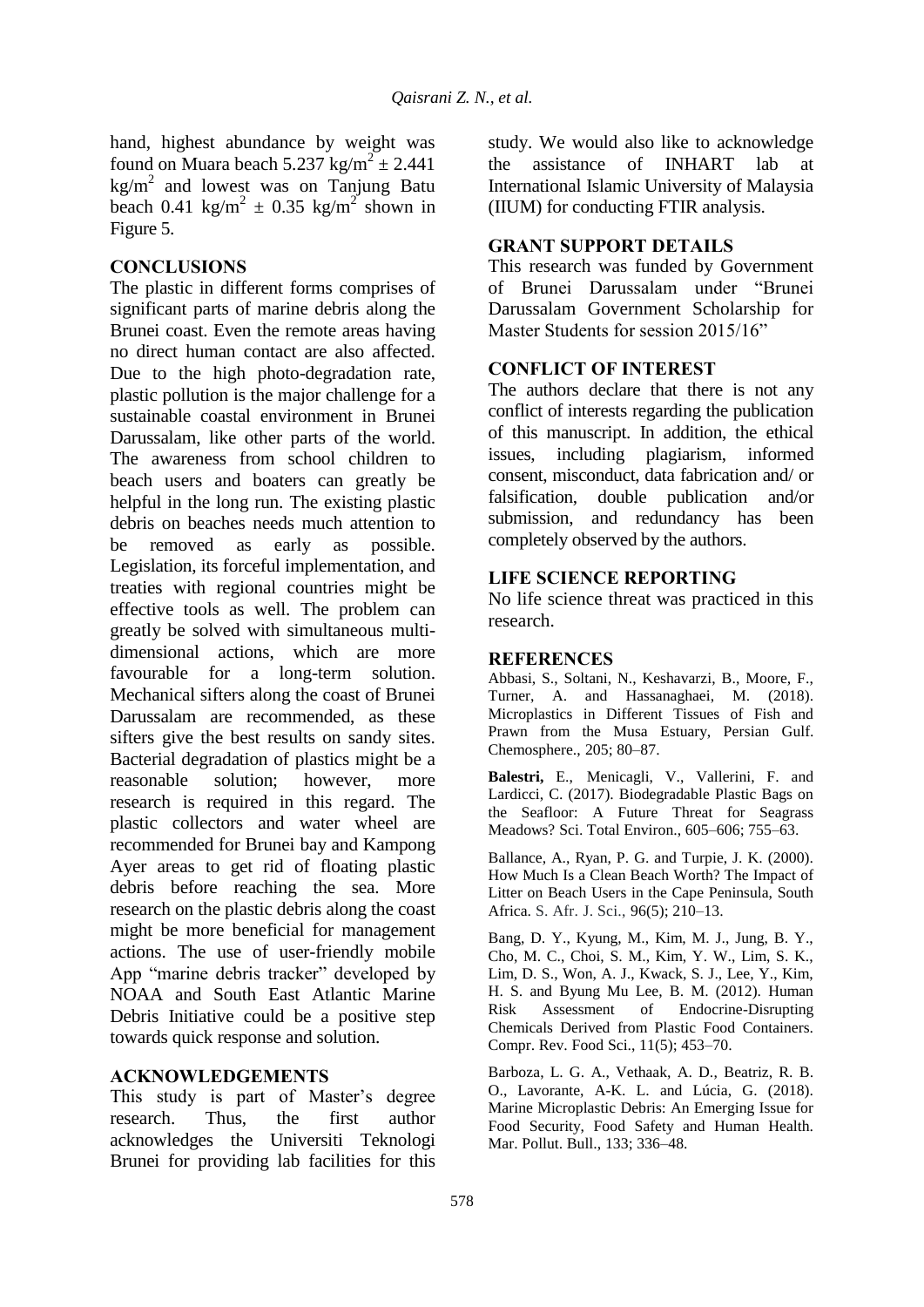Barnes, D. K. A., Francois, G., Richard C. Thompson, R. C. and Barlaz, M. (2009). Accumulation and Fragmentation of Plastic Debris in Global Environments. Philos. Trans. R. Soc. Lond., B. Biol. Sci., 364(1526); 1985–98.

Battersby, R. V. and de Velde, K. V. (2011). Human Health Effects of Antimony – an Update. pp. 13 in 2nd International Workshop on Antimony in the Environment, edited by M. Filella and J. Majzlan. Jena: Bruker.

Bellas, J., Martínez-Armental, J., Martínez-Cámara, A., Victoria Besada, V. and Martínez-Gómez, C. (2016). Ingestion of Microplastics by Demersal Fish from the Spanish Atlantic and Mediterranean Coasts. Mar. Pollut. Bull., 109(1); 55–60.

Bessa, F., Barría, P., Neto, J. M., Frias, J. P. G. L., Otero, V., Sobral, P., & Marques, J. C. (2018). Occurrence of Microplastics in Commercial Fish from a Natural Estuarine Environment. Mar. Pollut. Bull., 128; 575–84.

Cooper, D. A. and Corcoran, P. L. (2010). Effects of Mechanical and Chemical Processes on the Degradation of Plastic Beach Debris on the Island of Kauai, Hawaii. Mar. Pollut. Bull., 60(5); 650– 54.

Hardesty, B. D., Good, T. P. and Wilcox, C. (2015). Novel Methods, New Results and Science-Based Solutions to Tackle Marine Debris Impacts on Wildlife. Ocean Coast. Manage., 115; 4–9.

Harper, P. C. and Fowler, J. A. (1987). Plastic Pellets in New Zealand Storm-Killed Prions (Pachyptila Spp.). Notornis 34(1); 65–70.

Ikada, Y. and Tsuji, H. (2000). Biodegradable Polyesters for Medical and Ecological Applications. Macromol. Rapid Commun., 21(3); 117–32.

Johns, L. E., Cooper, G. S., Galizia, A. and Meeker, J. D. (2015). Exposure Assessment Issues in Epidemiology Studies of Phthalates. Environ. Int., 85; 27–39.

Karami, A., Golieskardi, A., Ho, Y. B., Larat, V. and Salamatinia, B. (2017). Microplastics in Eviscerated Flesh and Excised Organs of Dried Fish. Sci. Rep. 7(1); 5473.

Kumar, A. A., Sivakumar, R., Reddy, Y. S. R., Raja, M. V., B., Nishanth, T. and Revanth, V. (2016). Preliminary Study on Marine Debris Pollution along Marina Beach, Chennai, India. Reg. Stud. Mar. Sci., 5; 35–40.

Lebreton, L. C. M., van der Zwet, J., Damsteeg, J-W., Slat, B., Andrady, A. and Julia Reisser, J. (2017). River Plastic Emissions to the World's Oceans. Nat. Commun., 8(1); 15611.

Li, J., Zheng, B. H., He, Y., Zhou, Y., Chen, X., Ruan, S., Yang, Y., Dai, C. and Tang, L. (2018). Antimony Contamination, Consequences and Removal Techniques: A Review. Ecotoxicol. and Environmen.l Saf., 156; 125–134.

Li, W. C., Tse, H. F. and Fok. L. (2016). Plastic Waste in the Marine Environment: A Review of Sources, Occurrence and Effects. Sci. Total Environ., 566-567; 333–349.

Ma, Y., Liao, S., Li, Q., Guan, Q., Jia, P. and Zhou, Y. (2020). Physical and Chemical Modifications of Poly(Vinyl Chloride) Materials to Prevent Plasticizer Migration - Still on the Run. React. Funct.l Polym., 147; 104458.

Matsumoto, J., Hiroshi, Y. and Akira, Y. (2002). Developmental Increases in Rat Hepatic Microsomal UDP-Glucuronosyltransferase Activities toward Xenoestrogens and Decreases during Pregnancy. Environ. Health Perspect., 110(2); 193–96.

Mylchreest, E., Sar, M., Cattley, R. C. and Foster, P. M. D. (1999). Disruption of Androgen-Regulated Male Reproductive Development by Di(n-Butyl) Phthalate during Late Gestation in Rats Is Different from Flutamide. Toxicol. Appl. Pharm. 156(2); 81– 95.

Newman, S., Watkins, E., Farmer, A., Brink, P. and Schweitzer, J. P. (2015) The Economics of Marine Litter, pp. 367–394. In: Bergmann, M., Gutow, L., Klages, M. (eds) Marine Anthropogenic Litter. Springer, Cham.

OSPAR. (2010). Guideline for Monitoring Marine Litter on the Beachs in the OSPAR Maritime Area. OSPAR Commission 1; 84.

Padrilah, S. N., Sabullah, M. K., Shukor, M. Y. A., Yasid, N. A., Shamaan, N. A. and Ahmad, S. A. (2018). Toxicity Effects of Fish Histopathology on Copper Accumulation. Pertanika J. Trop. Agric. Sci., 41(2); 519–40.

Perkins, S. (2015). Nearly Every Seabird May Be Eating Plastic by 2050. Science.

Poeta, G., Conti, L., Malavasi, M., Battisti, C. and Acosta, A. T. R. (2016). Beach Litter Occurrence in Sandy Littorals: The Potential Role of Urban Areas, Rivers and Beach Users in Central Italy. Estuar. Coast. and Shelf Sci., 181; 231–37.

Purohit, V. and Orzel, R. A. (1988). Polypropylene: A Literature Review of the Thermal Decomposition Products and Toxicity. J. Am. Coll. Toxicol., 7(2); 221–42.

Qaisrani, Z. N., Shams, S., Guo, Z., Ullah, A. and Kuaanan Techato., K. (2019). Physical Assessment